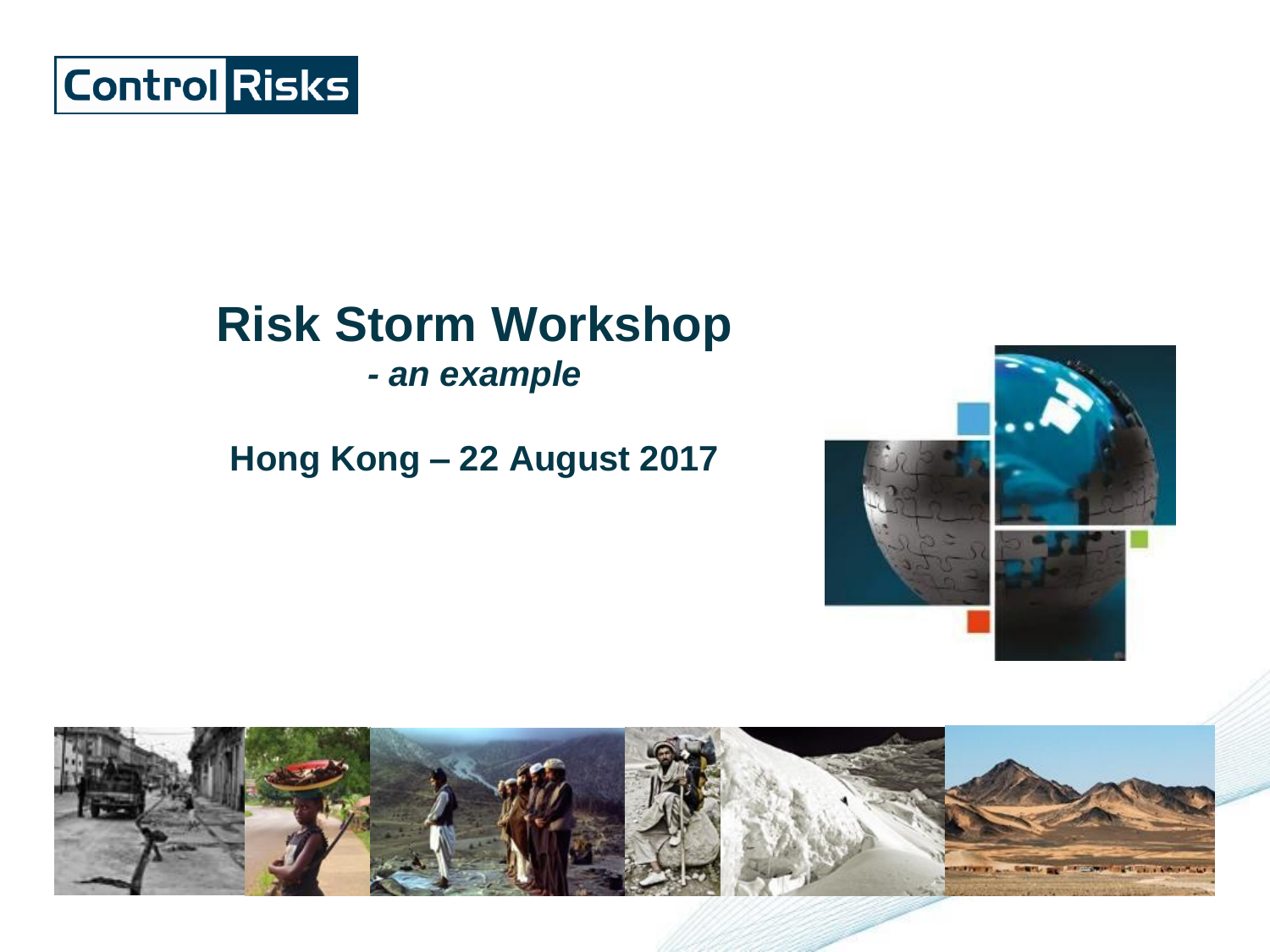

## **Defining risk**

Risk is made up of two elements:

- The likelihood of something happening
- The impact of the consequences if it did

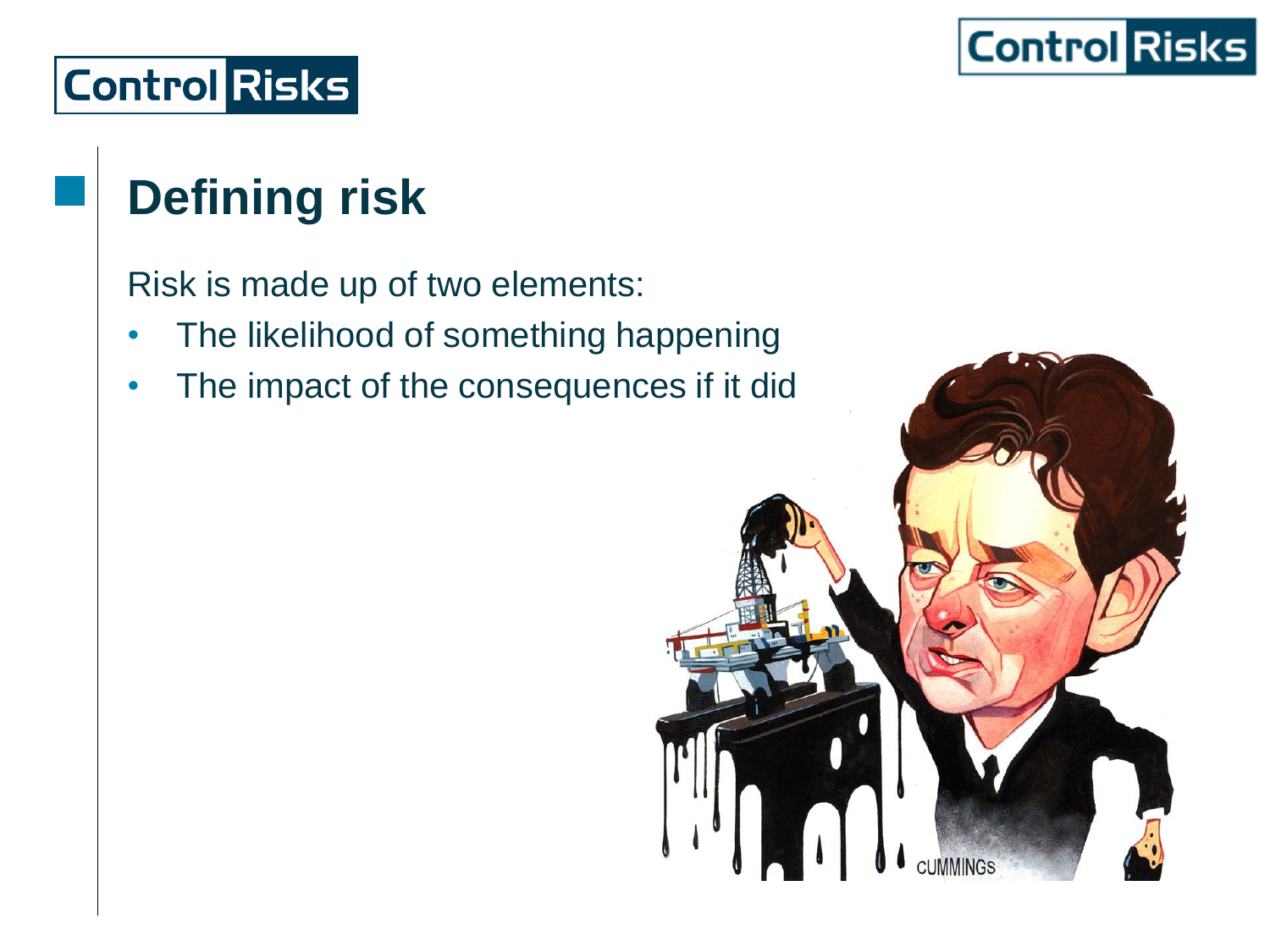## **Defining Likelihood**

| <b>Risk probability</b> |                                                                                                                                                                                                                                                                                             |  |
|-------------------------|---------------------------------------------------------------------------------------------------------------------------------------------------------------------------------------------------------------------------------------------------------------------------------------------|--|
| 1 - Rare                | The risk may occur only in exceptional circumstances.<br>No recorded incidents, anecdotal evidence of occurrence; and/or<br>No recent incidents in other like establishments elsewhere.<br>Virtually no opportunity, reason or means to occur.                                              |  |
| 2 - Unlikely            | The risk could occur at some time but probably will not.<br>One or two recorded incidents in the past at like establishments; and/or<br>Unsubstantiated anecdotal evidence of occurrence; and/or<br>Some opportunity, reason or means to occur.                                             |  |
| 3 - Credible            | The risk might occur at some time and probably will.<br>Few, infrequent random recorded incidents at like establishments;<br>Some anecdotal evidence of occurrence; and/or<br>Known opportunity, reason or means to occur                                                                   |  |
| 4 - Likely              | The risk will probably occur in most or many circumstances.<br>Incidents have been recorded or a trend has been established; and/or<br>Strong anecdotal evidence from a variety of sources and/or<br>Considerable opportunity, reason or means to occur                                     |  |
| 5 - Almost Certain      | The risk is expected to occur in most or many circumstances.<br>Level of reported incidents indicates an endemic situation or a sustained campaign<br>A strong likelihood of future occurrence, because of identified circumstances; and/or<br>Great opportunity, reason or means to occur. |  |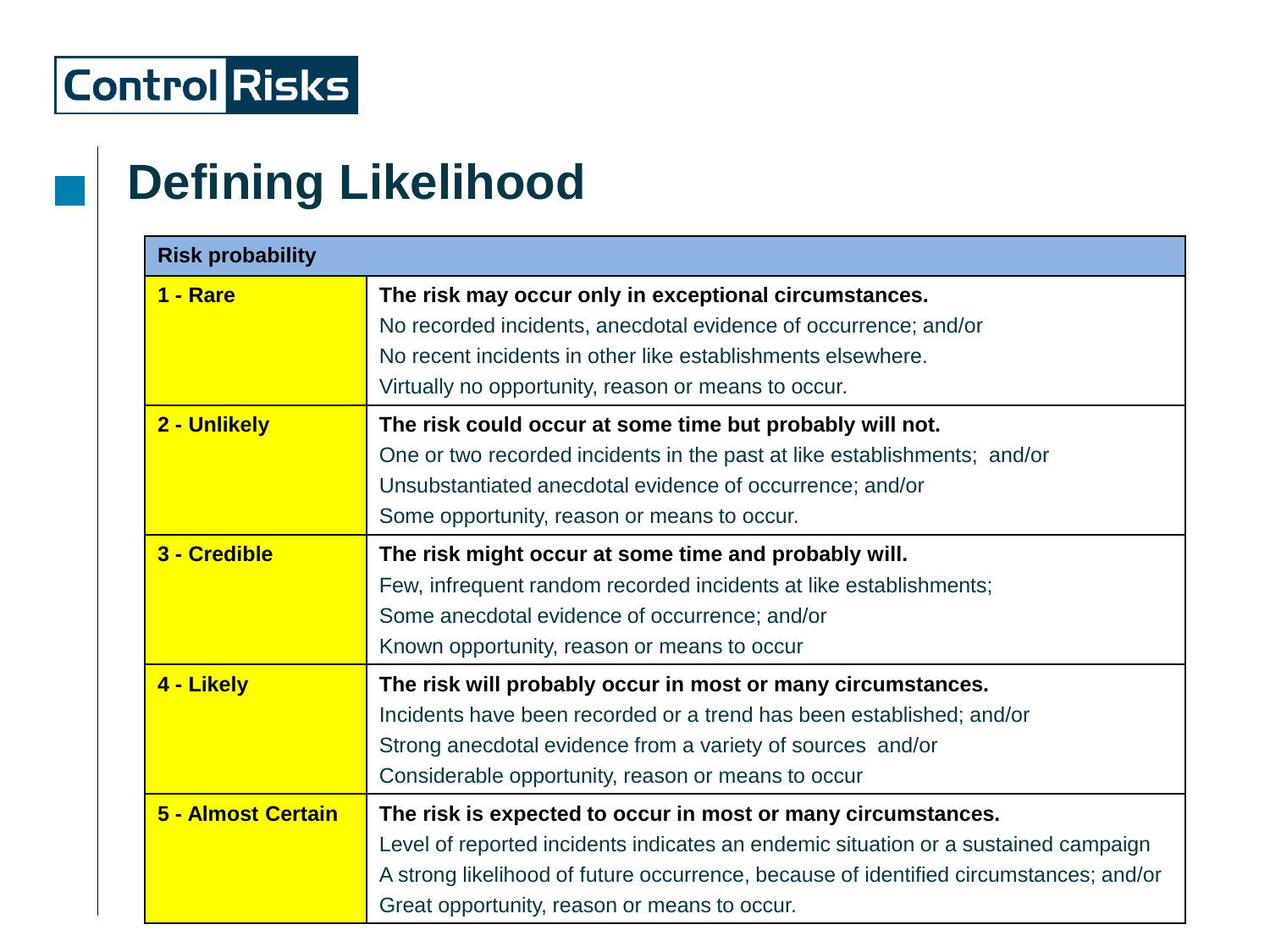## **Defining Impact**

| <b>Impact of Threats</b> |                                                                                                                                                                                                                                                                                                                                                                                                                                                                                                                                                                 |  |
|--------------------------|-----------------------------------------------------------------------------------------------------------------------------------------------------------------------------------------------------------------------------------------------------------------------------------------------------------------------------------------------------------------------------------------------------------------------------------------------------------------------------------------------------------------------------------------------------------------|--|
| 1 - Insignificant        | Measurable financial effect, less than \$1,000 and/or; negligible effect on operations.<br>No local public image/investor influence. No influence on staff morale/ productivity.                                                                                                                                                                                                                                                                                                                                                                                |  |
| $2 -$ Minor              | There will be a measurable cost, between \$1,000 and \$10,000 and/or a complaint or<br>interruption and/or one or two injuries or medical reports. Reported minor local public<br>image/investor influence. Reported but insignificant influence on staff morale/ productivity.                                                                                                                                                                                                                                                                                 |  |
| 3 - Moderate             | There will be a measurable cost, between \$10,000 & \$100,000. Some complaints or<br>interruptions and/or small number of injuries or medical reports. Possible loss of community<br>standing. Minor loss of investor confidence. Obligation to advise regulator with assessed<br>minimal consequences. Minor influence on staff morale/ productivity.                                                                                                                                                                                                          |  |
| 4 - Major                | There will be a measurable cost between \$100,000 and \$1,000,000, wide-spread<br>dissatisfaction and media attention arising from this and/or very severe injuries, and/or long<br>delays or interruptions to operations, and/or serious public relations damage, requiring<br>considerable effort to rectify, and/or litigation, and/or noticeable loss of community standing,<br>investor confidence and/or noticeable influence on staff morale/ productivity. Regulator<br>seeks formal response/commences independent investigation or legal proceedings. |  |
| 5 - Extreme              | Very serious disruption to operations, impacting on the continuity. Long term effectiveness<br>adversely affected, with costs over \$1,000,000 and/or at least one death and widespread<br>injuries and property damage and/or community standing very seriously affected, requiring<br>very concentrated effort & cost to rectify afterwards and/or class action and individual ambit<br>litigation claims and/or major influence on staff morale/ and ability to perform their duties.<br>Restriction of operation or adverse finding by regulator/courts.    |  |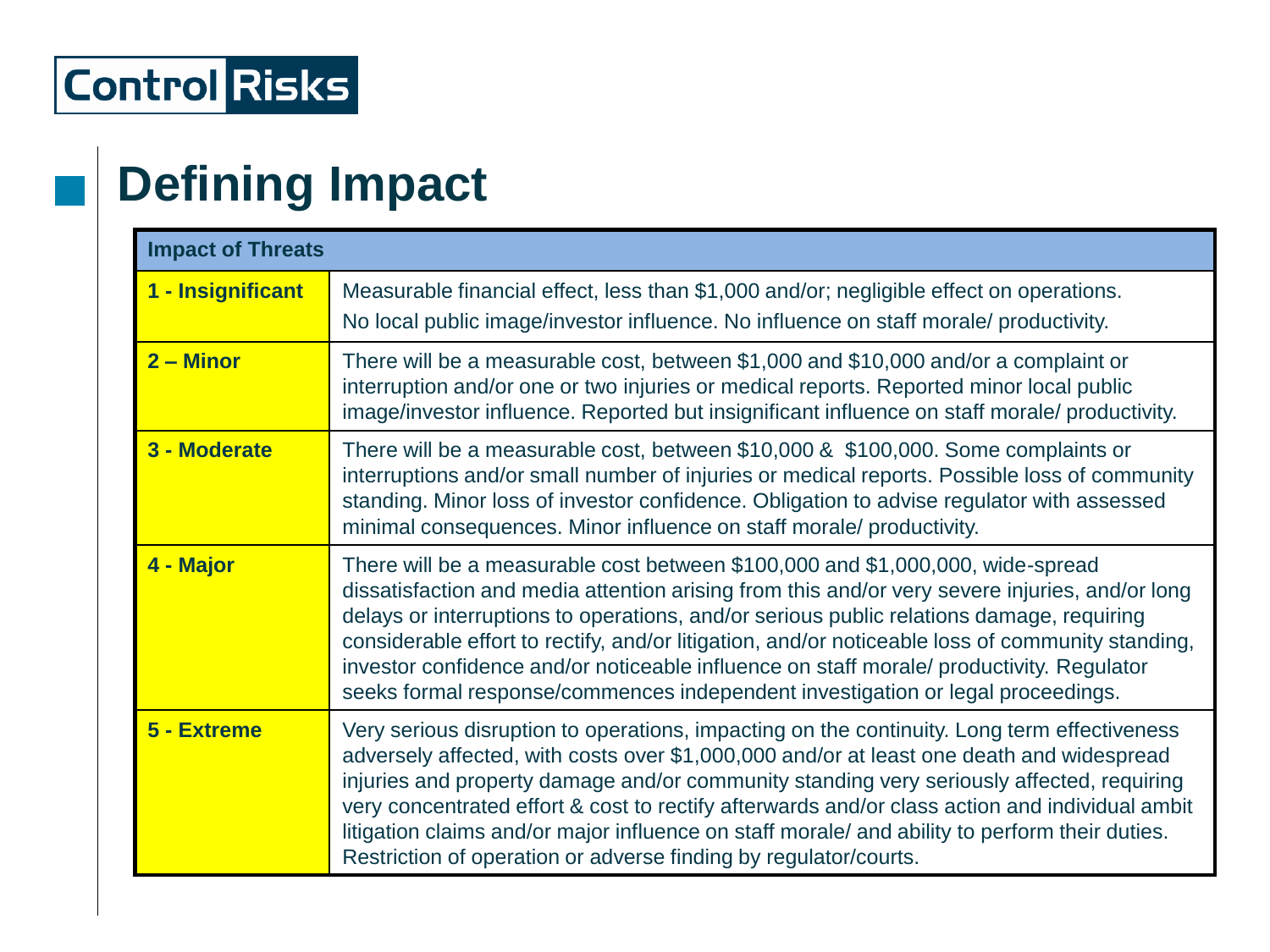### **Risk Storm Exercise**

**You can assess risk intuitively –** *the risk storm review…*

- What is your WORST CASE risk scenario (what makes you sit bolt upright in a cold sweat at 3am in the morning?)
- What are your two (2) MOST LIKELY business risk scenarios (you envisage it could occur in the next 12 months)
- For each risk scenario: What is the **likelihood** it will occur (is it rare, unlikely, credible, likely or almost certain) and what is the **impact** the risk would have on your business (is it insignificant, minor, moderate, major or extreme)



*Do this exercise with your own teams and focus on your preparation for the most likely scenarios. Using the impact & likelihood definitions plot the scenarios (risks) on the matrix.*

*The key to this exercise is getting everyone's perspective i.e. ask each individual for their scenarios.*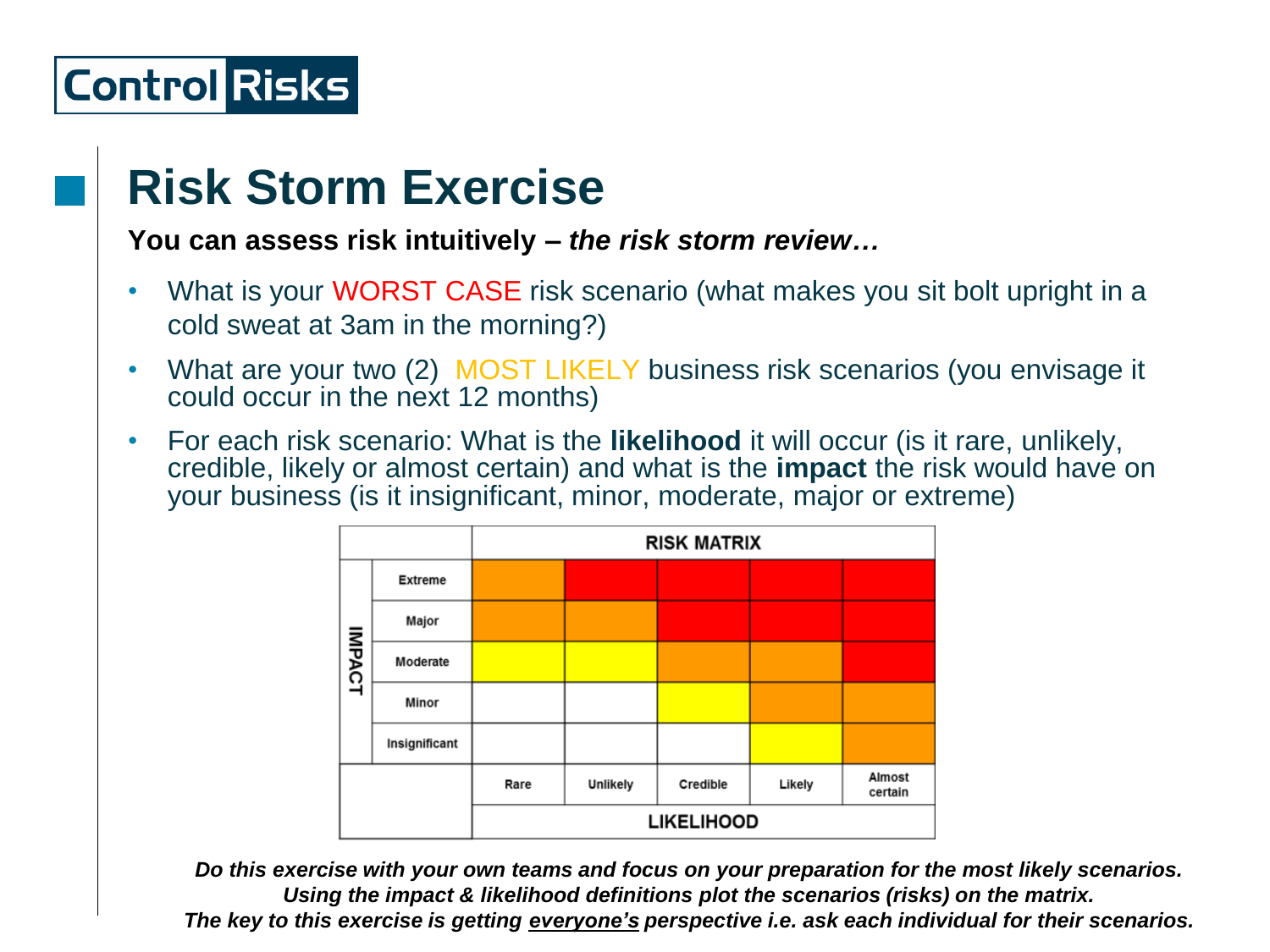#### **Risk Rating, Treatment Implications & Tolerance Examples**

| <b>Risk Rating</b> | <b>Definition &amp; treatment requirements</b>                                                                                                                          | Risk appetite or tolerance examples                                                          |
|--------------------|-------------------------------------------------------------------------------------------------------------------------------------------------------------------------|----------------------------------------------------------------------------------------------|
| Low                | Minor Risk. Risk Mitigation measures should<br>considered and implemented within<br>be<br>twelve months.                                                                | $\text{competitive}(>)$ ,<br>M&A(>)<br>More:<br>and<br>supply<br>chain(>)                    |
| <b>Medium</b>      | Action required. Risk Treatment Plan should<br>be produced with minimal delay and a Risk<br>Owner assigned. The Risk Should be treated<br>within the Quarter.           | Some:<br>$geographic(>)$ ,<br>margin(>)<br>and<br>manufacturing(<)                           |
| <b>High</b>        | High Risk. Immediate action required. Risk<br>Owner should be identified and treatment<br>plan drawn up immediately. There should be<br>no delay in reducing this risk. | <b>Minimal:</b> tax, currency and transactional                                              |
| <b>Extreme</b>     | high<br><b>Extremely</b><br>risk.<br>Comprehensive<br>treatment required or more likely activity<br>should be stopped until risk can be reduced.                        | <b>Zero:</b> compliance, business<br>ethics,<br>financial<br>reporting, fraud and reputation |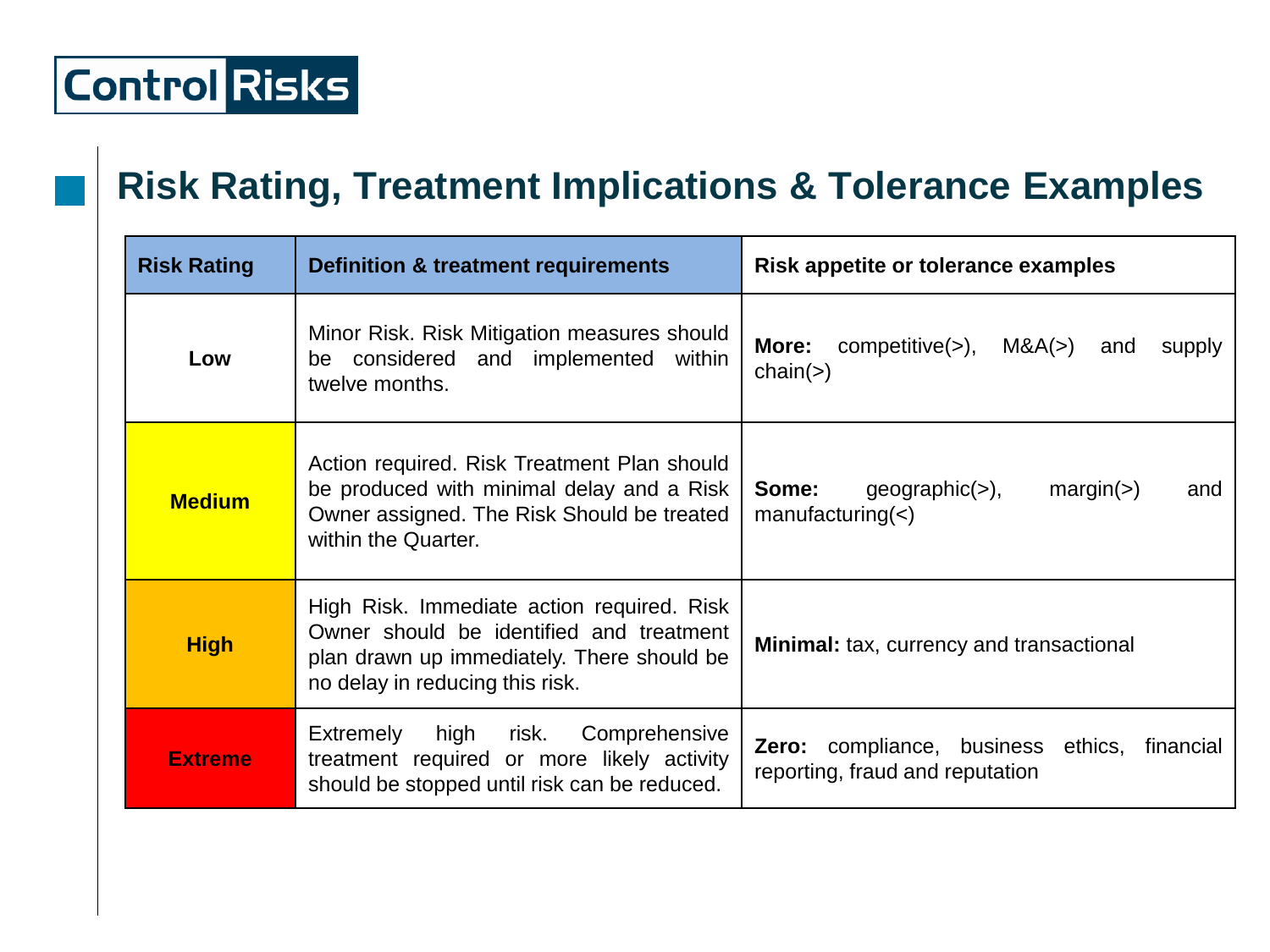#### **An example of a matrix with an assessment of existing treatment plans**